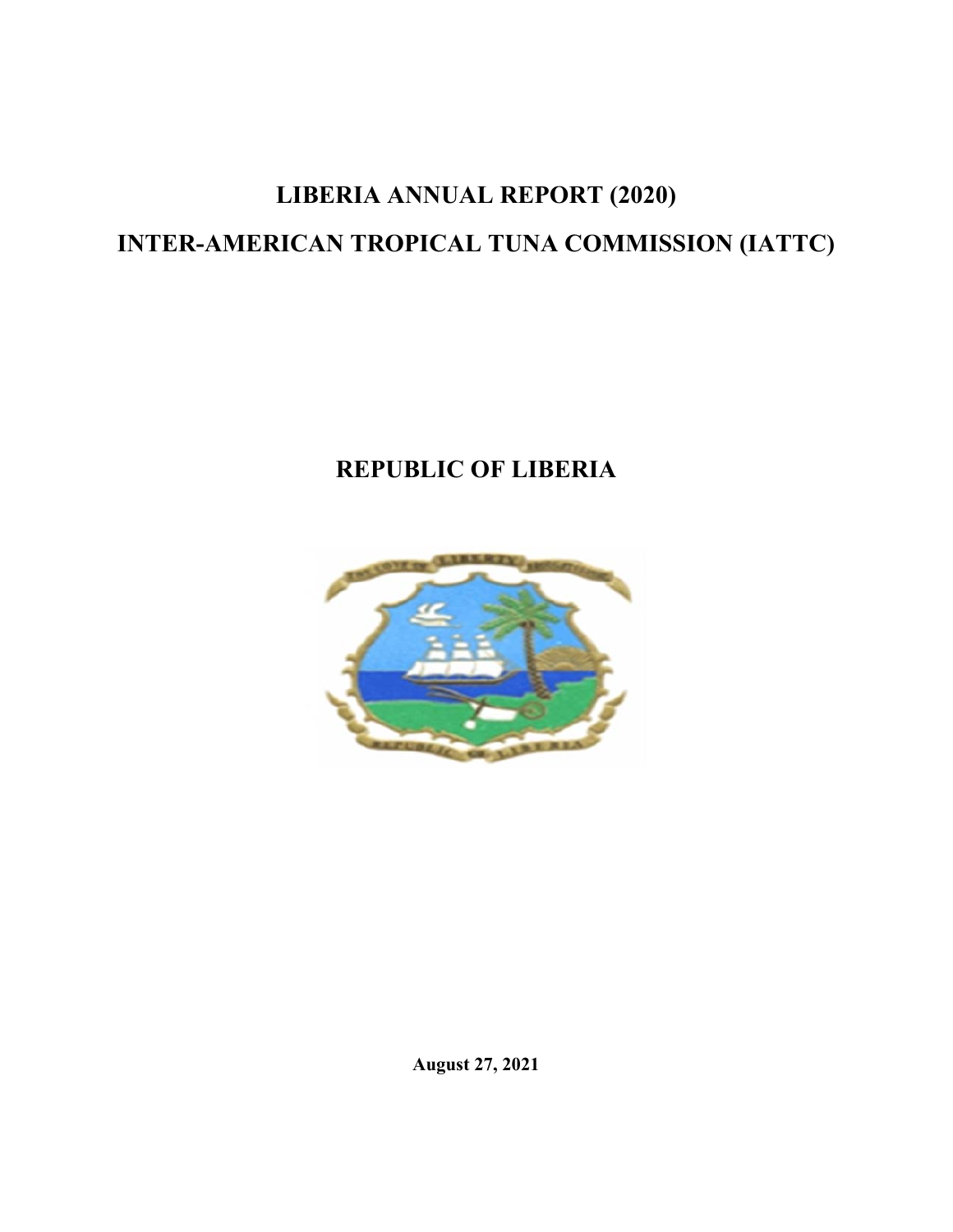#### **1. Abstract/Summary**

The Republic of Liberia is situated within the east central Atlantic region of the Gulf of Guinea. With an Atlantic coastline of about 570km and a continental shelf averaging 34km in width, the marine fishing grounds of Liberia cover about 186 322.2km² within the Exclusive Economic Zone  $(EEZ).<sup>1</sup>$  In 2017, Liberia's Inshore Exclusion Zone (IEZ) was reduced from six to three nautical miles, and is reserved for artisanal and semi-industrial fishing activities.<sup>2</sup> The fishing area extends from the shrimp-rich Shebro grounds bordering Sierra Leone in the west, to the Cavalla River Basin bordering the Ivory Coast in the east, and the tuna pelagic fishing grounds extending out into the Atlantic Ocean.

Liberia's continental shelf area has considerable marine fish species. The main oceanic pelagic resources are tuna and tuna-like species such as yellowfin tuna, bonito and marlin. Demersal fish species are also found in marine waters and are harvested on a commercial basis.<sup>3</sup> Crustaceans such as shrimp, crab and lobster are less abundant, but are of much higher value than finfish species, and are targeted for Liberia's export market.<sup>4</sup> Fishery resources in Liberia can be classified as: Small pelagic species; Large pelagic species (Scombroidei [tuna-like fishes]); and Demersal species of the families Sparidae, Lutjamdae, Mullidae, Pomadasydae, Serranidae, Polynidae and Penaedae.<sup>5</sup>

The coastal counties of Liberia are endowed with some of the richest fishing grounds in the world, contributing in a significant way to people's livelihoods, nutrition and the overall economy. Fisheries currently represent at least 10% of Liberia's Gross Domestic Product (GDP). Potential yield is estimated at around 40,000 tons year; total catch between 2013–2016 averaged approximately 26,700 tons.<sup>6</sup> The fisheries sector directly and indirectly employs more than three million people throughout coastal West Africa.<sup>7</sup> In Liberia, the sector provides a means of employment and livelihood for about 12,000 people who are engaged on a full-time basis.

Liberia's fisheries have three main subcomponents: 1) Marine fisheries (comprise of industrial and artisanal activities); 2) Inland fisheries (mainly artisanal, providing food and livelihood to coastal communities); and 3) Aquaculture (through subsistence fish farming). In 2017, total marine production was reported around 12,600 tons and estimated inland fishery production was 2,200 tons.<sup>8</sup>

### **A. Marine Fisheries**

Approximately 60% of the total domestic fish catch is landed by the artisanal subsector (mostly canoes), with landing sites distributed throughout the country, especially along the coastline.<sup>9</sup> In 2018, artisanal fisheries across the eight coastal counties of Liberia caught a total of 13,201 tons of fish, valued at nearly \$37.5 million dollars.<sup>10</sup> The industrial fishery involves bottom trawlers

 <sup>1</sup> *See* FAO Fishery Country Profile (Republic of Liberia): http://www.fao.org/fi/oldsite/FCP/en/LBR/profile.htm

<sup>2</sup> Executive Order No. 84 Pertaining to the Management of Liberia's Fishery Resources (Apr. 22, 2017): http://www.emansion.gov.lr/doc/scan00.pdf

 $\frac{3}{3}$  Liberia Fisheries, Bureau of National Fisheries - Marine Division: www.liberiafisheries.net/aboutus/marine  $4$  *Id.* 

<sup>&</sup>lt;sup>5</sup> Fisheries Committee for the West Central Gulf of Guinea: Liberia, available at https://fcwc-fish.org/about-us/member-states/liberia

<sup>&</sup>lt;sup>6</sup> MRAG. Fisheries Stock Assessment; Report produced under WARFP/BNF Contract 11/001; MRAG: Liberia, 2014.<br><sup>7</sup> FAO Fisheries Country Profile, Liberia: http://www.fao.org/fi/oldsite/FCP/en/LBR/profile.htm

<sup>&</sup>lt;sup>8</sup> FAO Fishery and Aquaculture Country Profiles, The Republic of Liberia: http://www.fao.org/fishery/facp/LBR/en<br><sup>9</sup> See FAO Fishery Country Profile.

<sup>&</sup>lt;sup>10</sup> National Fish and Aquaculture Authority's 2018 Annual Report.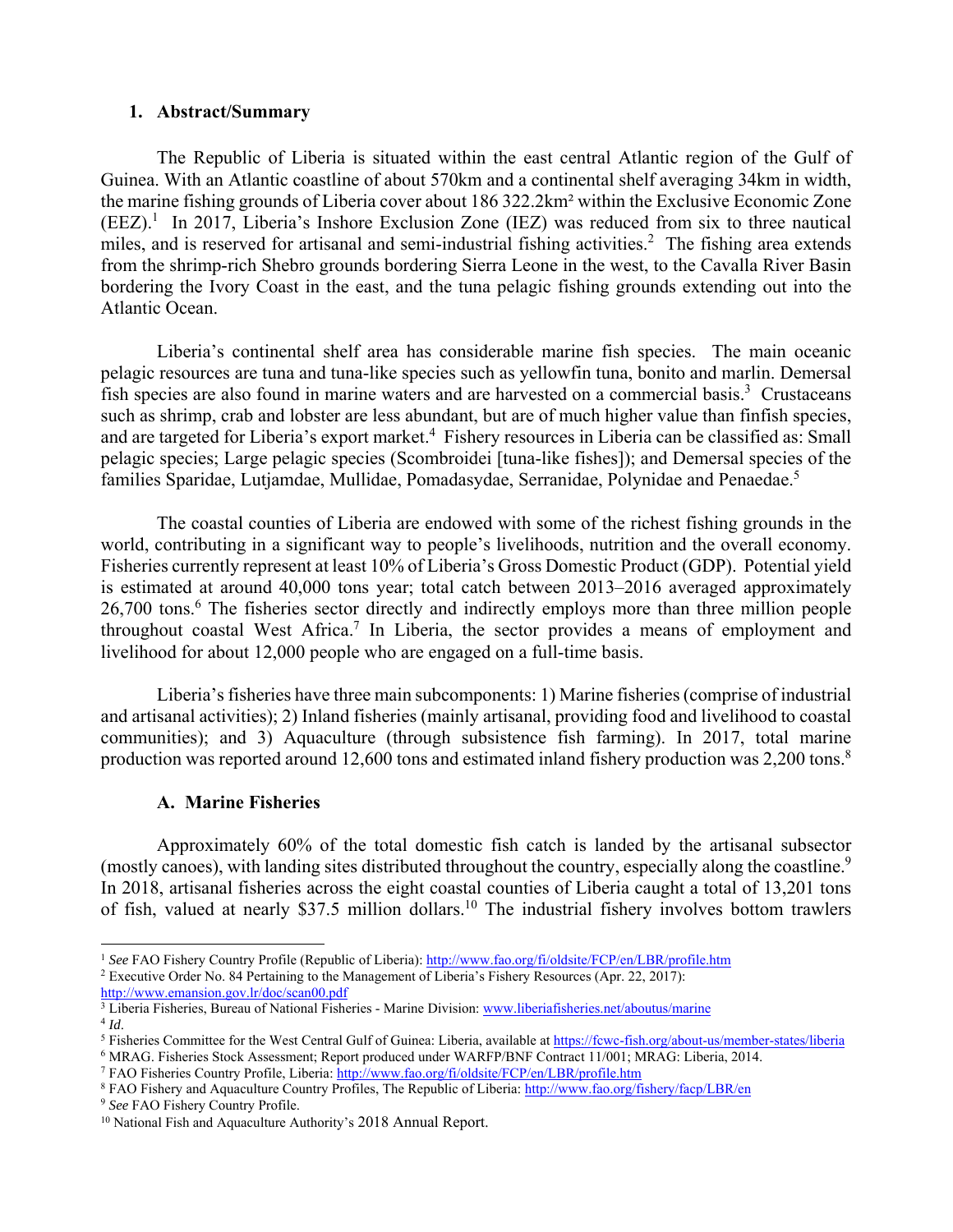targeting demersal fish and shrimp, purse seiners and long liners targeting off shore tuna resources, crab vessels and on-shore cold storage facilities. All industrial fishing vessels fishing in Liberian waters are required to carry observers onboard and installed Vessel Monitoring Systems (VMS). Fishing vessels, as well as vessels importing fish, are required to land their catches under inspection at the fishing pier in the Free Port of Monrovia; transshipment operations also take place in port under inspection. $11$ 

#### **B. Inland Fisheries**

Freshwater bodies cover 15,050 km<sup>2</sup> (14%) of the total area of Liberia. These include rivers, lakes, lagoons, creeks and streams that drain to the Atlantic coast. Inland fisheries contribute approximately 25% of fish consumed by rural dwellers.<sup>12</sup> Inland fisheries activities take place in fresh water bodies, particularly Liberia's major rivers and Lake Piso, an inland lagoon connected to the sea in the north of the country. Inland fisheries in Liberia are conducted from shore and dugout canoes at the artisanal level only, using a variety of fishing gear, including: hook and line; fishing net; traditional trap. Major species targeted in the inland fisheries include tilapia and African catfish.<sup>13</sup>

#### **C. Aquaculture Fisheries**

Aquaculture consists of subsistence farming of tilapia and catfish in earthen ponds, with an estimated annual production of 45 tons in 2017.<sup>14</sup>

#### **2. Regulatory Framework**

In 2019, Liberia enacted the Fisheries and Aquaculture Management and Development Law, which covers marine and inland fisheries management and conservation, aquaculture and related activities, protection of the aquatic environment and post-harvest activities.<sup>15</sup> Liberia recognizes the need to regulate fishing and related activities within the areas under national jurisdiction and beyond to combat illegal fishing and related activities, and to enforce applicable conservation and management measures. In addition to the Law, there exists the 2010 Fisheries Regulations, and Liberia Maritime Law and Regulations related to Transshipment Activities. There are also a variety of sanctions available for vessels determined to have violated the Law, Regulations and conservation measures related to fish and transshipment activities in Liberia's territorial waters and waters beyond Liberia.

### **3. Tabular Annual (2020) Fisheries Information**

Liberia is a Cooperating Non-Member (CNM) of the IATTC. In 2020, there were several carrier vessels authorized to operate/transship in the IATTC Convention Area. Below you will find

 <sup>11</sup> Commercial Fishing & Seafood Industry, available at  $\frac{http://www.sea-ex.com/countryinfo/liberia.htm}{ld}$ 

<sup>&</sup>lt;sup>13</sup> *Id.*<br><sup>14</sup> FAO Country Profile: http://www.fao.org/fishery/facp/LBR/en<br><sup>15</sup> Fisheries and Aquaculture Management and Development Law of 2019, available at <u>https://leap.unep.org/countries/lr/national-</u> legislation/fisheries-and-aquaculture-management-and-development-law-2019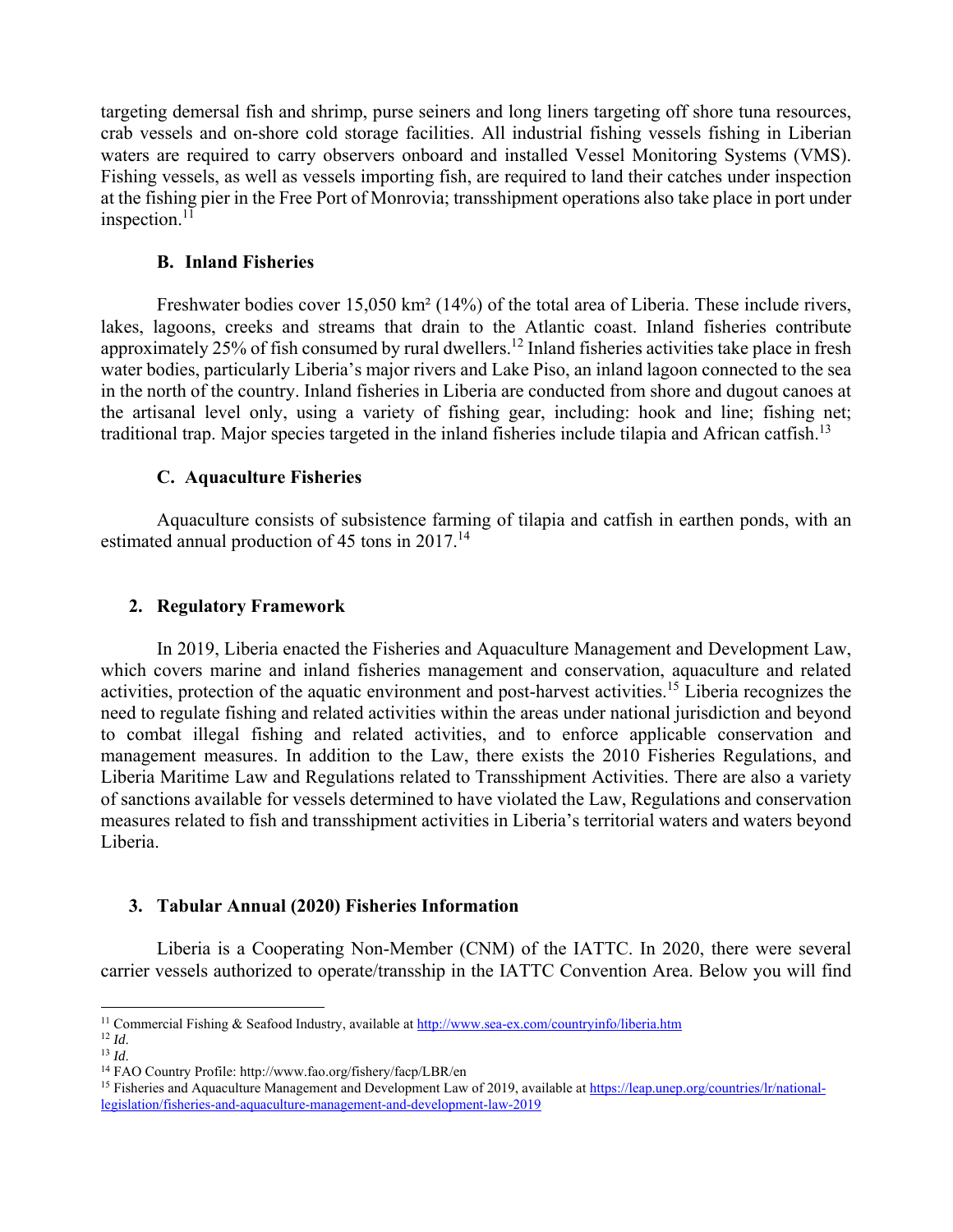the total quantities transshipped for those vessels that transshipped in the Convention Area during the 2020 period:

# **TAIHO MARU**

| <b>Species</b> | <b>IATTC HIGH</b> | <b>IATTC-WCPFC</b> | <b>Total Quantity</b> |
|----------------|-------------------|--------------------|-----------------------|
|                | <b>SEAS</b>       | <b>OVERLAP</b>     | <b>Transshipped</b>   |
|                |                   |                    | (KG)                  |
| BET            | 333,722           | 636,784            | 970,506               |
| YFT            | 90,851            | 219,258            | 310,109               |
| <b>SWO</b>     | 42,504            | 108,439            | 150,943               |
| <b>MLS</b>     | 721               | 10,429             | 11,150                |
| <b>ALB</b>     | 1,096             | 26,505             | 27,601                |
| <b>OTH</b>     | 2,911             | 13,372             | 16,283                |
|                |                   |                    |                       |
| <b>TOTAL</b>   | 471,805           | 1,014,787          | 1,486,592             |

# **TENHO MARU**

| <b>Species</b> | <b>IATTC HIGH</b><br><b>SEAS</b> | <b>IATTC-WCPFC</b><br><b>OVERLAP</b> | <b>Total Quantity</b><br><b>Transshipped</b><br>(KG) |
|----------------|----------------------------------|--------------------------------------|------------------------------------------------------|
| <b>BET</b>     | 284,282                          | 307,572                              | 591,854                                              |
| <b>YFT</b>     | 122,804                          | 103,209                              | 226,013                                              |
| <b>SWO</b>     | 16,501                           | 2,736                                | 19,237                                               |
| <b>MLS</b>     | 3,437                            | 713                                  | 4,150                                                |
| <b>BUM</b>     | 8,314                            | 386                                  | 8,700                                                |
| <b>SKJ</b>     | 4,651                            | 1,168                                | 5,819                                                |
| <b>ALB</b>     | 22,939                           | 13,552                               | 36,491                                               |
| <b>OTH</b>     | 19,641                           | 3,876                                | 23,517                                               |
|                |                                  |                                      |                                                      |
| <b>TOTAL</b>   | 482,569                          | 433,212                              | 915,781                                              |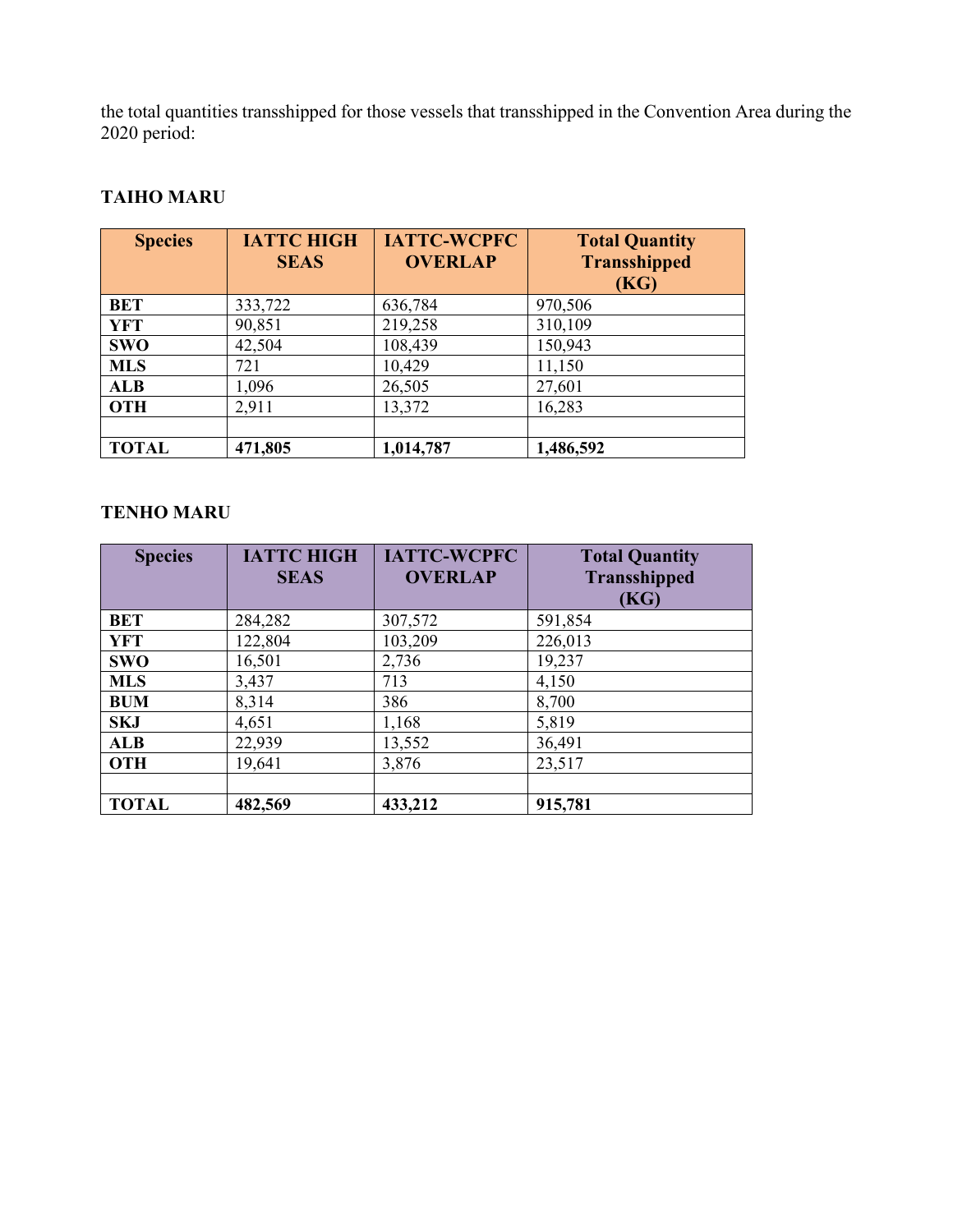# **LIBERIA ANNUAL REPORT (2019) INTER-AMERICAN TROPICAL TUNA COMMISSION (IATTC)**

# **REPUBLIC OF LIBERIA**



**August 27, 2020**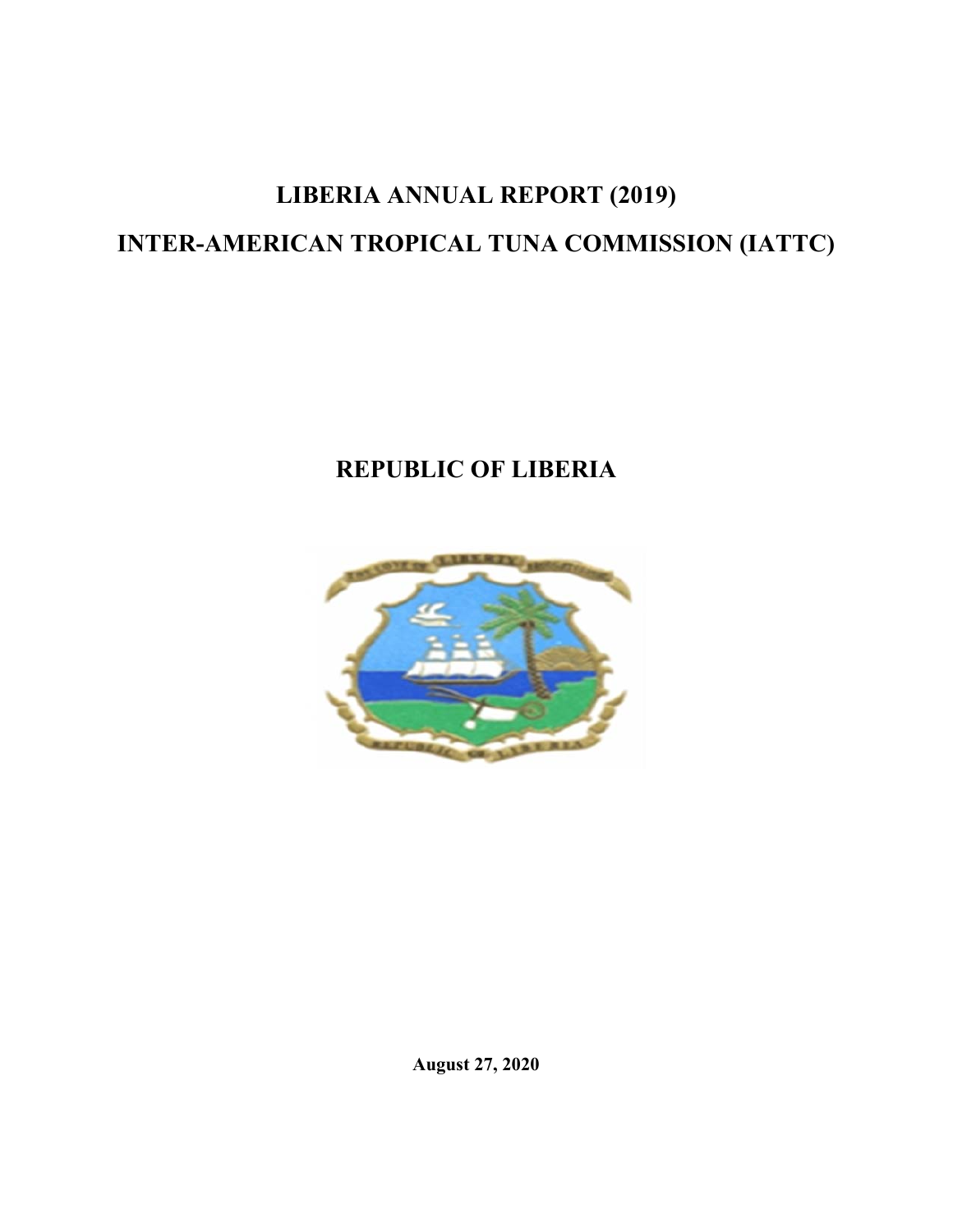#### **Regulatory Framework**

Liberia recently passed the Fisheries and Aquaculture Management and Development Law, which provides a framework for the formulation of policy and the transparent and accountable management of the fisheries and aquaculture sectors. Liberia recognizes the need to regulate fishing and related activities within the areas under national jurisdiction and beyond (for foreign flagged and Liberian flagged vessels), combat illegal fishing and related activities, and to enforce applicable conservation and management measures. In addition to the Act, there exists the 2010 Fisheries Regulations, Liberia Maritime Law and Regulations related to Transshipment Activities. There is a variety of sanctions available for vessels that are determined to have violated the law, regulations and conservation measures.

#### **2. Tabular Annual (2019) Fisheries Information**

Liberia is a Cooperating Non-Member (CNM) of the IATTC. In 2019, there were several carrier (non-fishing) vessels authorized to operate in the IATTC Convention Area; only three (3) actively carried out transshipment operations during the January-December 2019 period in the IATTC Convention and IATTC-WCPFC Overlap Areas. Below you will find the total quantities transshipped for each vessel of those three vessels: MEITA MARU, TAIHO MARU and TENHO MARU.

<sup>&</sup>lt;sup>9</sup> Commercial Fishing & Seafood Industry, available at  $\frac{http://www.sea-ex.com/countryinfo/liberia.htm}{Id}$ 

 $11$  *Id.*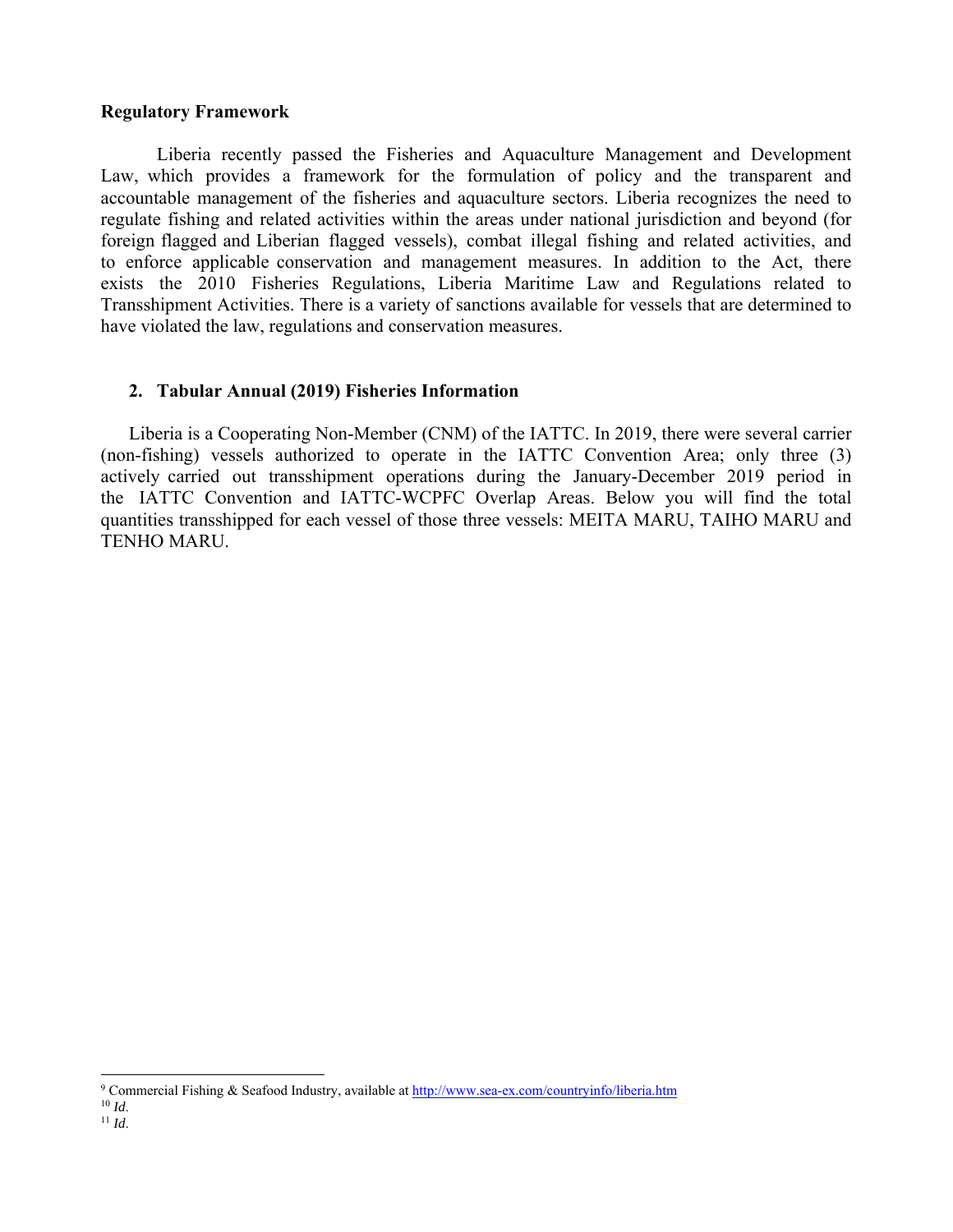# **META MARU**

| <b>Species</b> | <b>IATTC HIGH</b> | <b>IATTC-WCPFC</b> | <b>Total Quantity Transshipped</b> |
|----------------|-------------------|--------------------|------------------------------------|
|                | <b>SEAS</b>       | <b>OVERLAP</b>     | (KG)                               |
| <b>BET</b>     | 196,426           | 58,464             | 254,890                            |
| <b>YFT</b>     | 48,520            | 56,508             | 105,028                            |
| <b>SWO</b>     | 13,002            | 3,858              | 16,860                             |
| <b>MLS</b>     | 933               | 1,481              | 2,414                              |
| <b>BUM</b>     | 3,524             | 7,742              | 11,266                             |
| ALB            | 12,956            | 38,817             | 51,773                             |
| <b>SKJ</b>     | 3,008             | 1,878              | 4,886                              |
| <b>OTH</b>     | 14,279            | 5,102              | 19,381                             |
|                |                   |                    |                                    |
| <b>TOTAL</b>   | 292,648           | 173,850            | 466,498                            |

# **TAIHO MARU**

| <b>Species</b> | <b>IATTC HIGH</b> | <b>IATTC-WCPFC</b> | <b>Total Quantity Transshipped</b> |
|----------------|-------------------|--------------------|------------------------------------|
|                | <b>SEAS</b>       | <b>OVERLAP</b>     | (KG)                               |
| <b>BET</b>     | 820,756           | 733,335            | 1,554,091                          |
| <b>YFT</b>     | 182,217           | 285,777            | 467,994                            |
| <b>SWO</b>     | 298,535           | 102,843            | 401,378                            |
| <b>MLS</b>     | 22,108            | 12,559             | 34,667                             |
| <b>ALB</b>     | 29,636            | 48,826             | 78,462                             |
| <b>OTH</b>     | 12,662            | 13,695             | 26,357                             |
|                |                   |                    |                                    |
| <b>TOTAL</b>   | 1,365,914         | 1,197,035          | 2,562,949                          |

# **TENHO MARU**

| <b>Species</b> | <b>IATTC HIGH</b> | <b>IATTC-WCPFC</b> | <b>Total Quantity Transshipped</b> |
|----------------|-------------------|--------------------|------------------------------------|
|                | <b>SEAS</b>       | <b>OVERLAP</b>     | (KG)                               |
| <b>BET</b>     | 387,232           | 268,378            | 655,610                            |
| <b>YFT</b>     | 45,722            | 129,325            | 175,047                            |
| <b>SWO</b>     | 29,126            | 21,608             | 50,734                             |
| <b>MLS</b>     | 16,122            | 2,971              | 19,093                             |
| <b>BUM</b>     | 8,157             | 613                | 8,770                              |
| <b>ALB</b>     | 171,103           | 24,862             | 195,965                            |
| <b>SKJ</b>     | 1,685             | 898                | 2,583                              |
| OTH            | 66,759            | 1,938              | 68,697                             |
|                |                   |                    |                                    |
| <b>TOTAL</b>   | 725,906           | 450,593            | 1,176,499                          |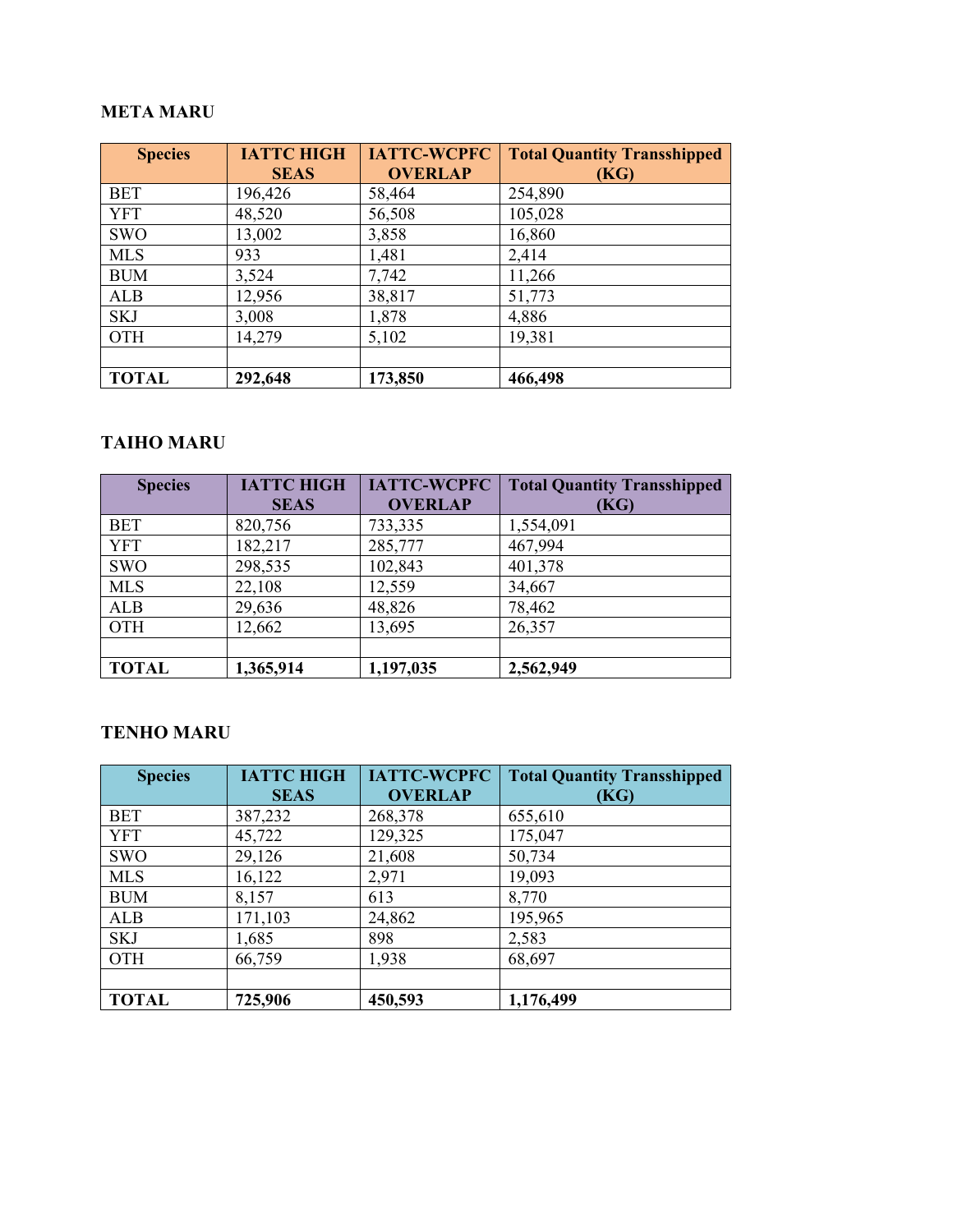# **LIBERIA ANNUAL REPORT (2018) INTER-AMERICAN TROPICAL TUNA COMMISSION (IATTC)**

# **REPUBLIC OF LIBERIA**



**August 14, 2019**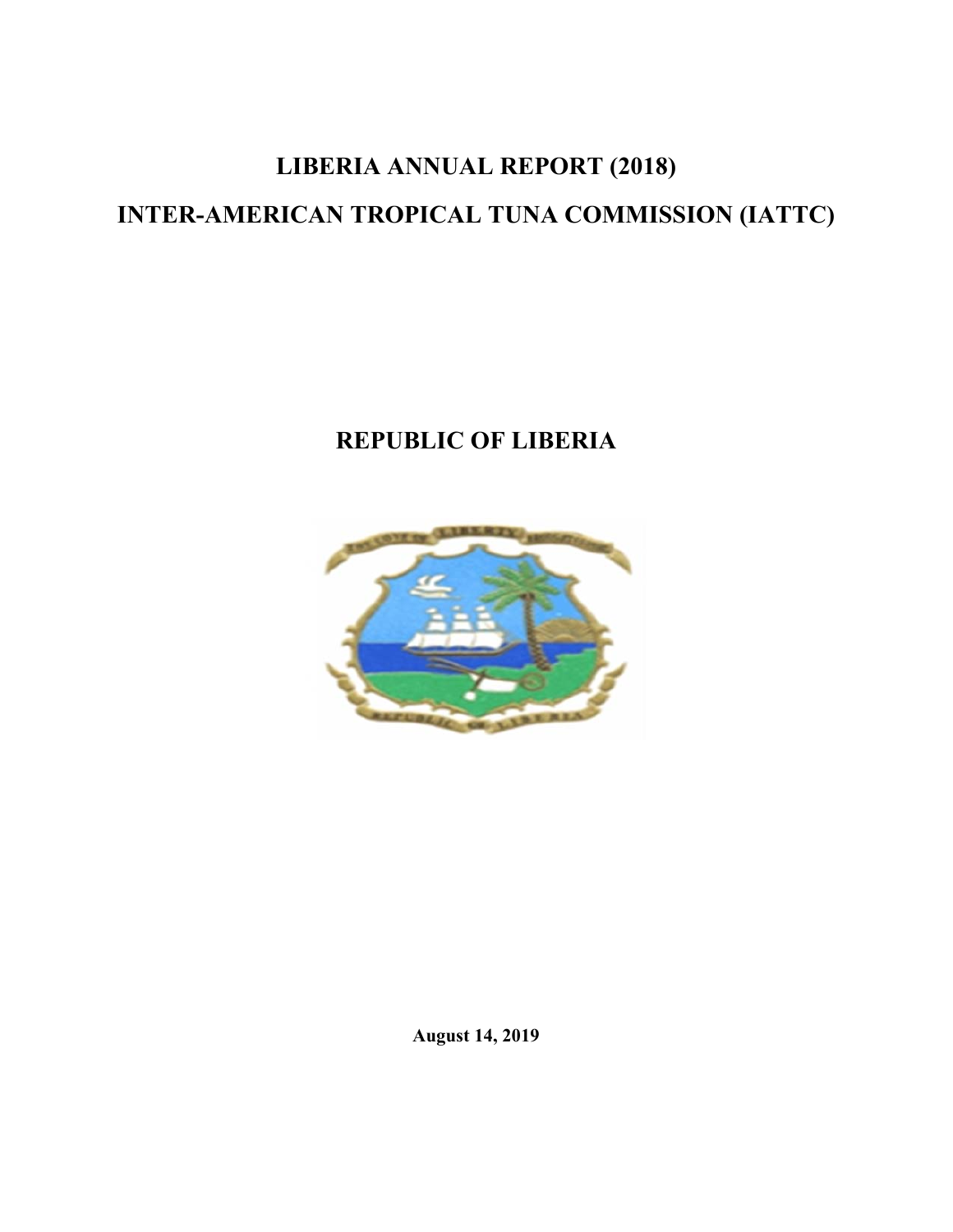#### **1. Abstract/Summary**

The Republic of Liberia is situated within the east central Atlantic region of the Gulf of Guinea. With an Atlantic coastline of about 570km and a continental shelf averaging 34km in width, the marine fishing grounds of Liberia cover about 186 322.2km<sup>2</sup> within the Exclusive Economic Zone (EEZ).<sup>1</sup> In 2017, Liberia's Inshore Exclusion Zone (IEZ) was reduced from six to three nautical miles, and is reserved for artisanal and semi-industrial fishing activities.<sup>2</sup> The fishing area extends from the shrimprich Shebro grounds bordering Sierra Leone in the west, to the Cavalla River Basin bordering the Ivory Coast in the east, and the tuna pelagic fishing grounds extending out into the Atlantic Ocean.

Liberia's continental shelf area has considerable marine fish species. The main oceanic pelagic resources are tuna and tuna-like species such as yellowfin tuna, bonito and marlin. Demersal fish species are also found in marine waters and are harvested on a commercial basis.<sup>3</sup> Crustaceans such as shrimp, crab and lobster are less abundant, but are of much higher value than finfish species, and are targeted for Liberia's export market.<sup>4</sup> Liberia's fisheries sector contributes approximately 12% of agricultural Gross Domestic Product (GDP) and 3% of the overall GDP.

Liberia's fisheries has three main subcomponents: 1) Marine fisheries (comprise of industrial and artisanal activities); 2) Inland fisheries (mainly artisanal, providing food and livelihood to coastal communities); and 3) Aquaculture (through subsistence fish farming). There are roughly 3,300 canoes and more than 11,000 fishers operating actively from 114 fish landing sites along the coastline. The artisanal fleet comprises the indigenous Kru canoe, operated by Kru fishermen using paddles or sail. The marine industrial fishery is divided into a trawl fishery for shrimp and demersal finfish, which provides frozen whole fish, and shrimp for the local market and an offshore large pelagic fishery. The inland fisheries are based on rivers, lakes and wetlands such as swamps and coastal lagoons. The aquaculture sub-sector, which includes mariculture, is underdeveloped and largely subsistence, with about 300 fish farmers engaged in some form of fish culture generally on a part-time basis. About 1,704 ponds (113.9 hectares) of various sizes are distributed in about 160 rural communities of which 1,125 (73.3 hectares) are used for farming tilapia and catfish.

#### **2. Tabular Annual (2018) Fisheries Information**

Liberia is a Cooperating Non-Member (CNM) of the IATTC. In 2018, there were approximately twenty-four (24) carrier (non-fishing) vessels authorized to operate in the IATTC Convention Area; only three (3) actively carried out transshipment operations during the January-December 2018 period in the IATTC Convention Area and IATTC-WCPFC Overlap Area. Below you will find the total quantities transshipped for each vessel of those three vessels: SHOTA MARU, TAIHO MARU and TENHO MARU.

 <sup>1</sup> *See* FAO Fishery Country Profile (Republic of Liberia): http://www.fao.org/fi/oldsite/FCP/en/LBR/profile.htm

<sup>2</sup> Executive Order No. 84 Pertaining to the Management of Liberia's Fishery Resources (Apr. 22, 2017): http://www.emansion.gov.lr/doc/scan00.pdf

<sup>&</sup>lt;sup>3</sup> Liberia Fisheries, Bureau of National Fisheries - Marine Division: www.liberiafisheries.net/aboutus/marine <sup>4</sup> *Id*.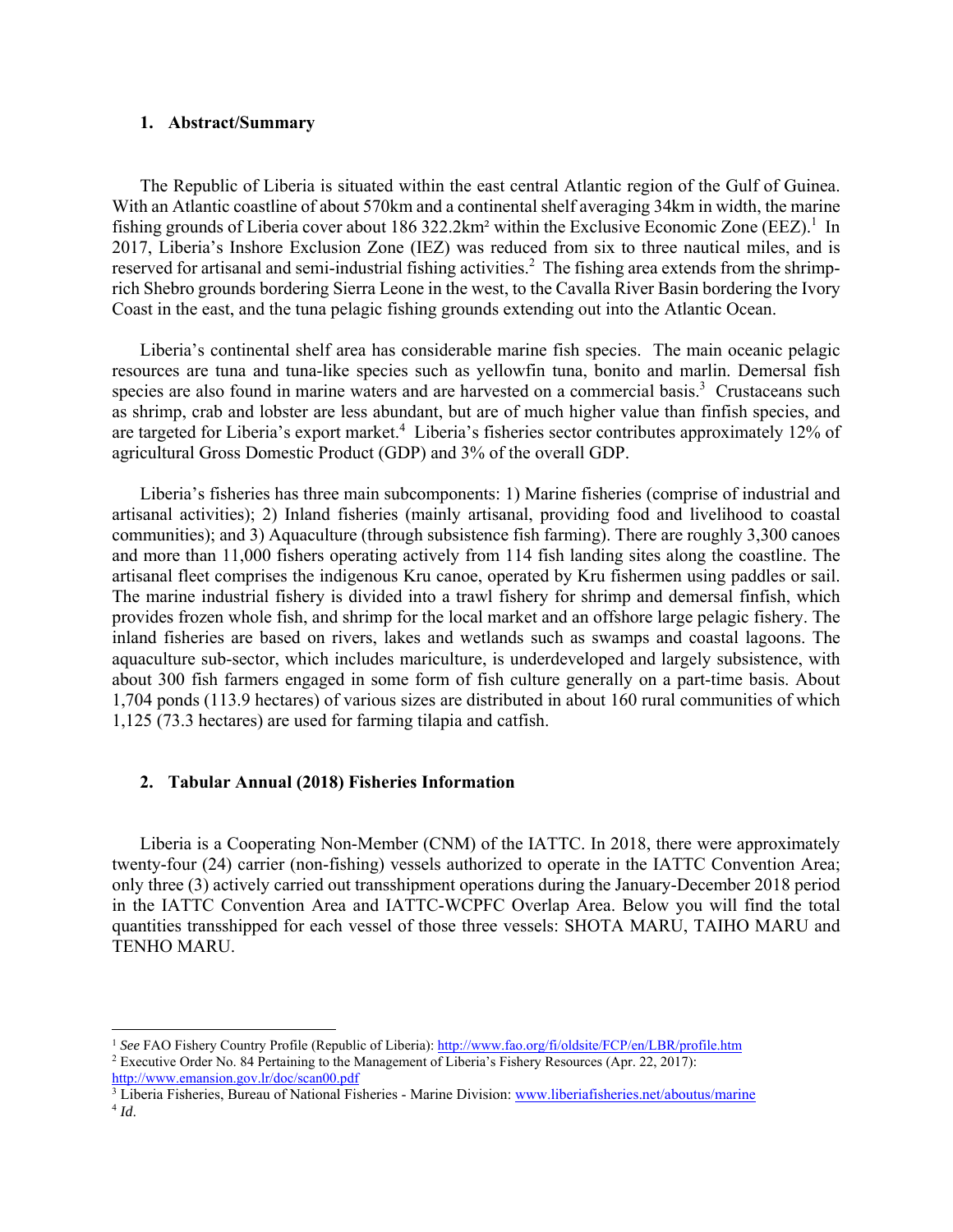# **SHOTA MARU**

| <b>Species</b> | <b>Total Quantity</b><br><b>Transshipped</b><br>(KG) |
|----------------|------------------------------------------------------|
| <b>BET</b>     | 1,182,559                                            |
| <b>YFT</b>     | 280,715                                              |
| <b>SWO</b>     | 264,425                                              |
| <b>MLS</b>     | 54,920                                               |
| <b>BUM</b>     | 609                                                  |
| ALB            | 259,907                                              |
| <b>OTH</b>     | 147,971                                              |
|                |                                                      |
| <b>TOTAL</b>   | 2,191,106                                            |

# **TAIHO MARU**

| <b>Species</b> | <b>Total Quantity</b> |
|----------------|-----------------------|
|                | <b>Transshipped</b>   |
|                | (KG)                  |
| <b>BET</b>     | 1,158,213             |
| <b>YFT</b>     | 283,313               |
| <b>SWO</b>     | 126,488               |
| <b>MLS</b>     | 21,392                |
| <b>BUM</b>     | 23,800                |
| <b>ALB</b>     | 122,127               |
| <b>OTH</b>     | 349,290               |
|                |                       |
| <b>TOTAL</b>   | 2,084,623             |

# **TENHO MARU**

| <b>Species</b> | <b>Total Quantity</b><br><b>Transshipped</b> |
|----------------|----------------------------------------------|
|                | (KG)                                         |
| <b>BET</b>     | 1,027,763                                    |
| <b>YFT</b>     | 143,343                                      |
| <b>SWO</b>     | 110,840                                      |
| <b>MLS</b>     | 22,019                                       |
| ALB            | 12,848                                       |
|                |                                              |
| <b>TOTAL</b>   | 1,316,813                                    |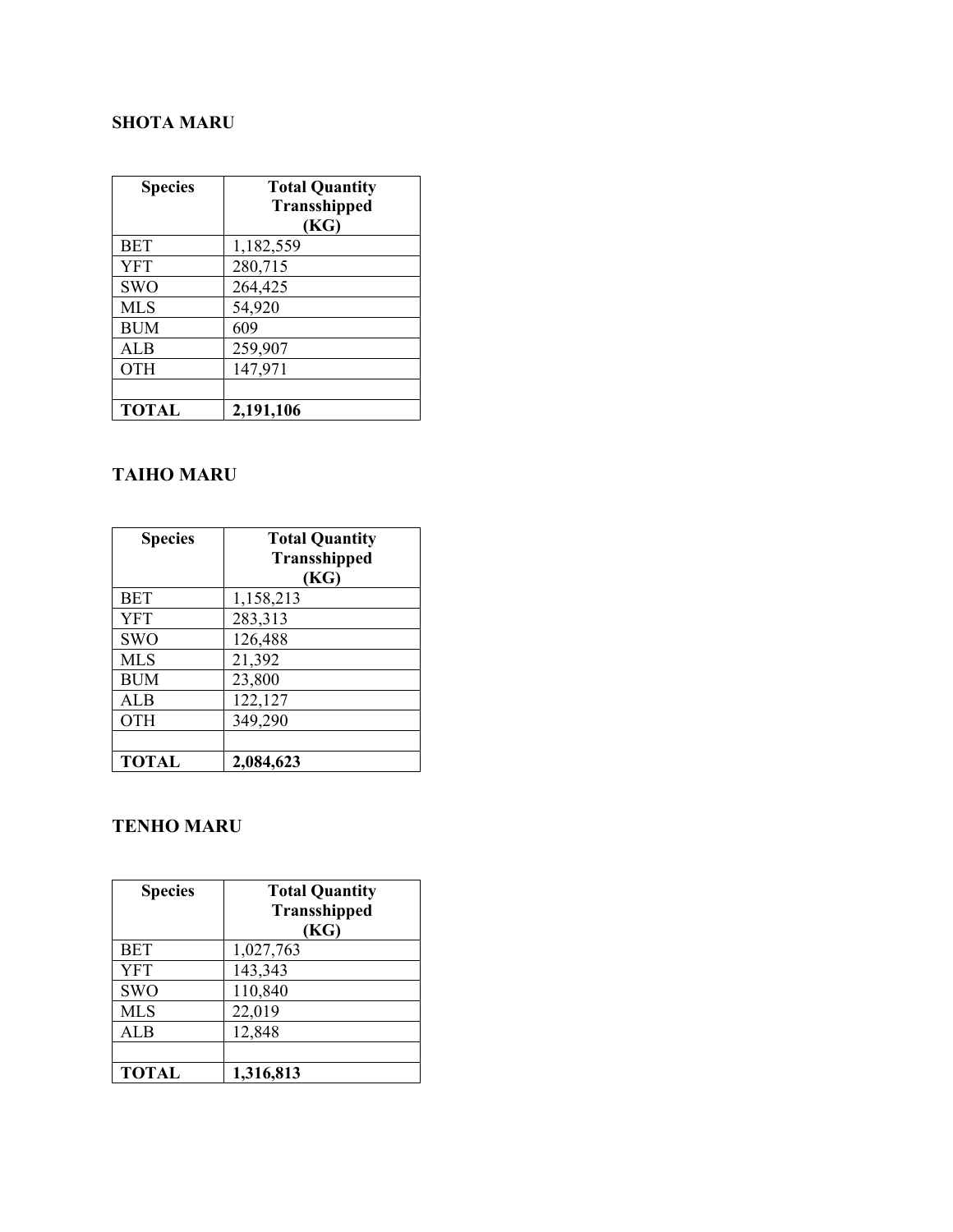#### **3. Comments on Possible Non-Compliance Notified by Observers onboard Carrier Vessels.**

#### **SHOTA MARU**

The Observer noted in his report that during Trip 307 (Sept. 26 – Dec. 4, 2018), his "only problem encountered onboard was that the transshipment schedules were not always issued to the Observer" in accordance with Res. C-12-07, Annex III p.9e.

**Response**: The vessel Operator investigated and reported that the Observer report is inaccurate; that transshipment schedules are readily available onboard and shared with the Observes in accordance with Res. C-12-07, Annex III p.9e.

The above response was provided to the IATTC Secretariat on June 13, 2019 (via email) and again discussed and clarified on July 18, 2019 (during the compliance and technical meeting in Bilbao, Spain).

### **TAIHO MARU**

The Observer noted in his report that during Trip 327 (March 3 – May 2018), "the only health and safety issue worth mentioning here is that during the entire time (66 days) I was on board the vessel there was not one safety drill performed" in possible violation of Res. C-12-07, Annex III p. 9c.

**Response**: The vessel Operator refutes the allegation and provided logbook records indicating that safety drills were in fact carried out on March 10, 2018 and May 18, 2018.

The above responses were provided to the IATTC Secretariat on June 13, 2019 (via email) and again discussed and clarified on July 18, 2019 (during the compliance and technical meeting in Bilbao, Spain). Should you any further information, please feel free to email us at Transshipment@liscr.com.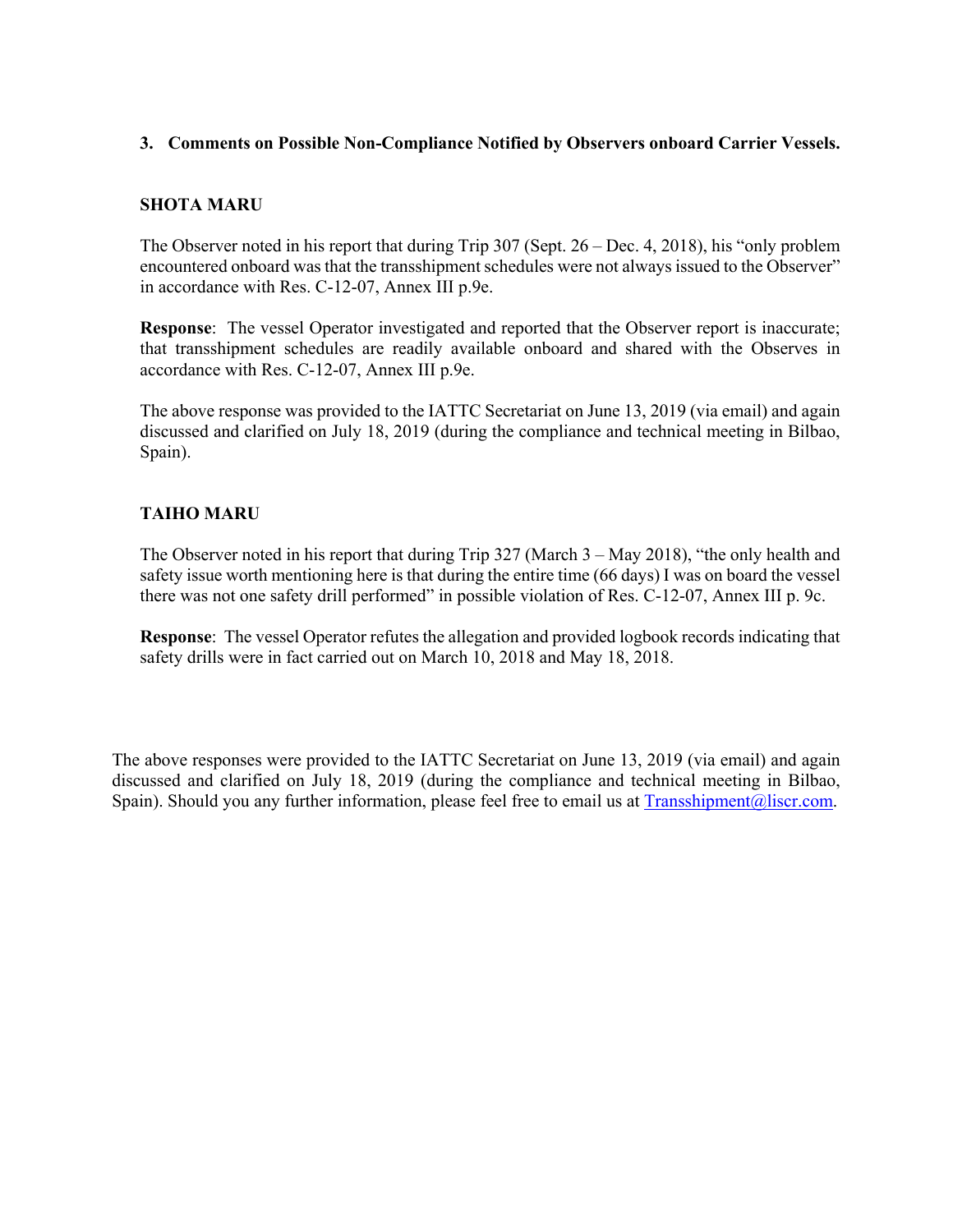# **ANNUAL (2017) TRANSSHIPMENT REPORT TO THE INTER AMERICAN TROPICAL TUNA COMMISSION (IATTC)**

# **REPUBLIC OF LIBERIA**



**September 11, 2018**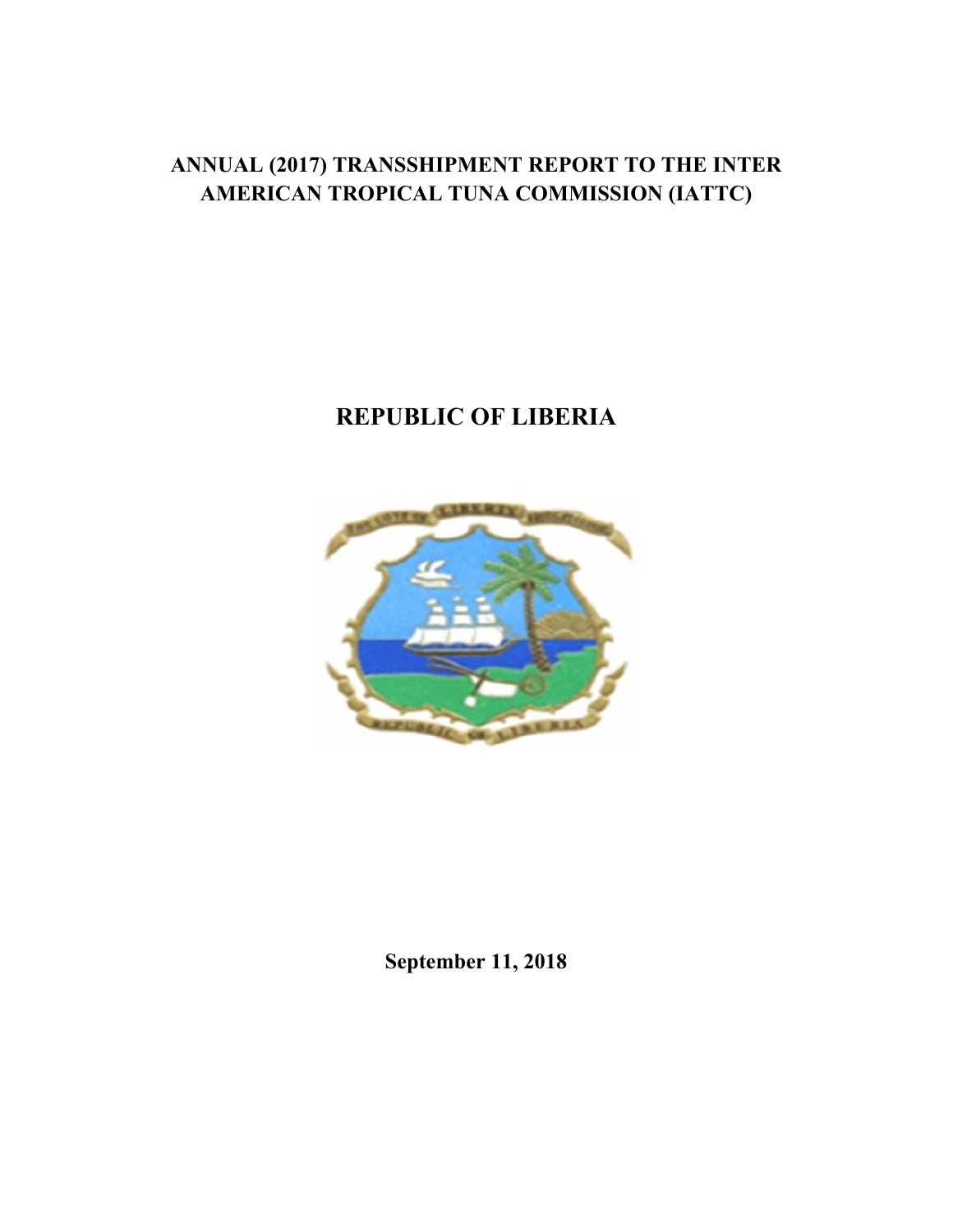#### **1. Abstract/Summary**

The Republic of Liberia is situated within the east central Atlantic region of the Gulf of Guinea. With an Atlantic coastline of approximately 570km and a continental shelf averaging 34km in width, the marine fishing grounds of Liberia cover 186 322.2km² within the Exclusive Economic Zone (EEZ).<sup>1</sup> In 2017, Liberia's Inshore Exclusion Zone (IEZ) was reduced from six to three nautical miles by Executive Order No. 84, and is reserved for artisanal and semi-industrial fishing activities.<sup>2</sup> The fishing area extends from the shrimp-rich Shebro grounds bordering Sierra Leone in the west, to the Cavalla River Basin bordering Côte d'Ivoire in the east, and the tuna pelagic fishing grounds extending out into the Atlantic Ocean.

Liberia's continental shelf area has considerable marine fish species. The main oceanic pelagic resources are tuna and tuna-like species such as yellowfin tuna, bonito and marlin. Demersal fish species are also found in marine waters and are harvested on a commercial basis.<sup>3</sup> Crustaceans such as shrimp, crab and lobster are less abundant, but are of much higher value than finfish species, and are targeted for Liberia's export market.<sup>4</sup>

Liberia's fisheries sector contributes approximately 10% to the country's Gross Domestic Product (GDP). Revenue to the Government from licensing fees, vessel registration fees, inspection and observer fees, import/export charges, and fines totaled approximately \$400,000 in 2011 and increased precipitously to nearly \$6 million by mid-2013, due to penalties collected from the prosecutions of foreign vessels illegally fishing in domestic waters.<sup>5</sup>

Liberia has three (3) main fisheries subcomponents:

- 1. Marine: comprises of industrial and artisanal activities;
- 2. Inland fisheries: mainly artisanal; and
- 3. Aquaculture: through subsistence fish farming.

Artisanal fisheries are a key sector in Liberia, providing food and livelihood to coastal communities. There are roughly 3,300 canoes and more than 11,000 fishers operating actively from 114 fish landing sites along the coastline. The artisanal fleet comprises the indigenous Kru canoe, operated by Kru fishermen using paddles or sail.<sup>6</sup> The marine industrial fishery is divided into a trawl fishery for shrimp and demersal finfish, which provides frozen whole fish, and shrimp for the local market and an offshore large pelagic fishery. The inland fisheries are based on rivers, lakes and wetlands such as swamps and coastal lagoons. The aquaculture sub-sector, which includes mariculture, is underdeveloped and largely subsistence, with about 300 fish farmers engaged in some form of fish culture generally on a part-time basis. About 1,704 ponds (113.9

<sup>&</sup>lt;sup>1</sup> FAO Fishery Country Profile (Republic of Liberia): http://www.fao.org/fi/oldsite/FCP/en/LBR/profile.htm Executive Order No. 84 Pertaining to the Management of Liberia's Fishery Resources (Apr. 22, 2017):

http://www.emansion.gov.lr/doc/scan00.pdf

<sup>&</sup>lt;sup>3</sup> Liberia Fisheries, Bureau of National Fisheries - Marine Division: www.liberiafisheries.net/aboutus/marine  $4$  *Id.* 

<sup>&</sup>lt;sup>5</sup> Fisheries and Aquaculture Policy & Strategy: Republic of Liberia (2014).

<sup>6</sup> *Id*.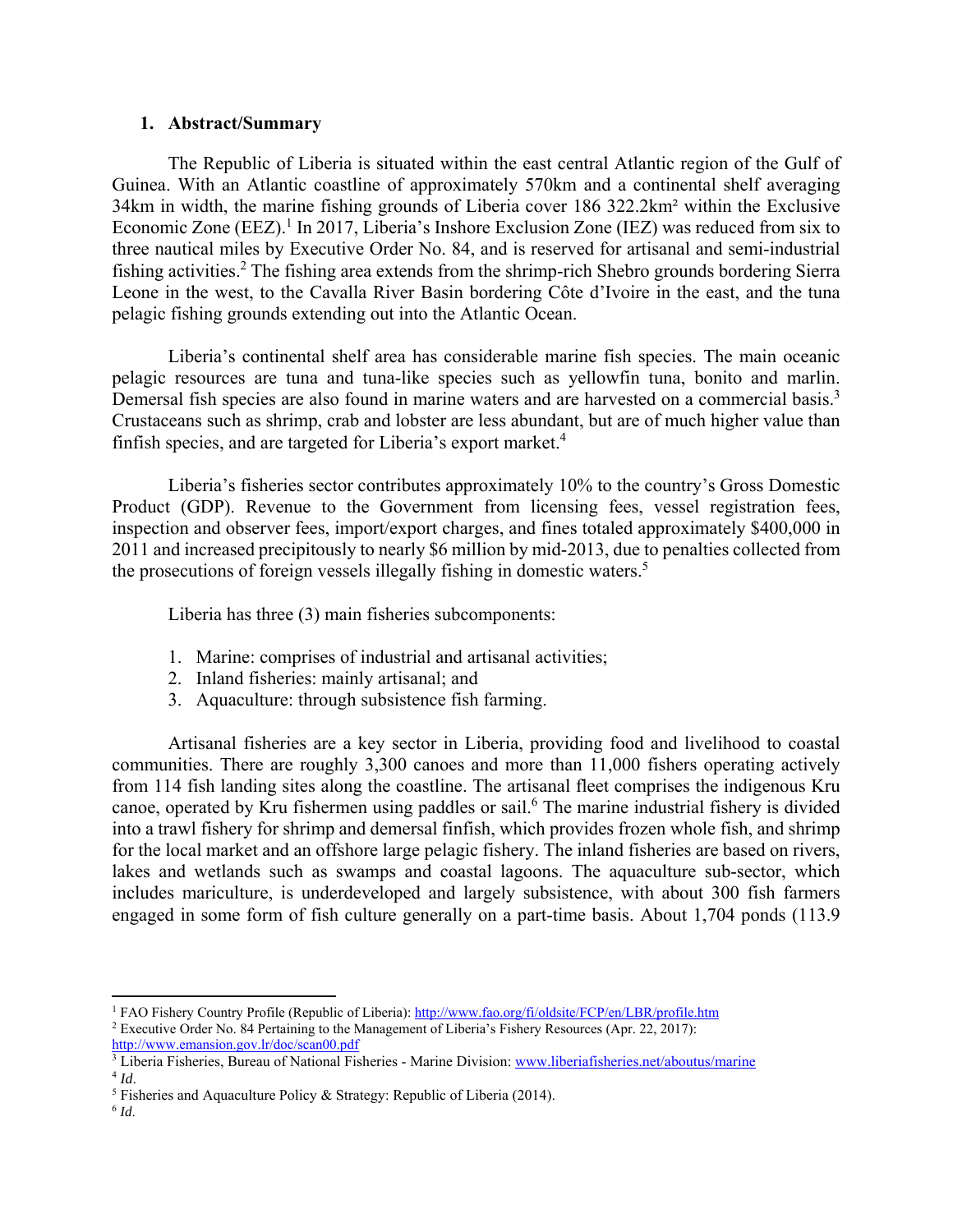hectares) of various sizes are distributed in about 160 rural communities of which 1,125 (73.3) hectares) are in use for farming tilapia and catfish.<sup>7</sup>

The office responsible for fishing is the National Fisheries  $\&$  Aquaculture Authority (NAFAA), formerly the Bureau of National Fisheries. Major functions of NAFAA include: registration of artisanal fishing canoes, inspection of fishing canoes and fishing gears, granting of fishing licenses, record of catch data, and deployment of fisheries enumerators at landing sites. In 2010, the new Fisheries Regulations were enacted to ensure that the sectors are well managed and regulated. Liberia's fisheries sector received a major boost in 2017 with the commissioning of the Mesurado Industries Fisheries Terminal, which is equipped with a monitoring system to manage the country's agreements with the European Union licensed fishing vessels in Liberia's territorial waters.<sup>8</sup> The Fisheries Terminal or Fish Monitoring Center (FMC) works closely in collaboration with the Liberia Maritime Authority (LMA) and the Liberian Registry to monitor Liberian flagged reefer vessels transshipping in regional fishing areas to effectively combat illegal, unreported and unregulated (IUU) fishing activities.

Executive Order No. 84 (April 2017) granted complete supervisory and fiscal authority over BNF (now NAFAA) to LMA, pending enactment of the National Fisheries Act. LMA was established in 1948 with launch of its Registry during the post-World War II period.<sup>9</sup> It is an autonomous agency, which has the responsibility of administering the Liberian Maritime Program. Under Liberian Maritime Law, the Commissioner of LMA administers all matters pertaining to domestic and foreign waterborne commerce of the Republic of Liberia, by and through the Liberia Maritime Authority. The administrative duties of the Commissioner may be performed by persons appointed as Deputy Commissioners of Maritime Affairs.

The Liberian International Ship & Corporate Registry (LISCR, LLC) has been designated and appointed by the Liberian Government as its agent for the purpose of aiding the Commissioner in the effective administration of the provisions of Maritime Law relating to flag State administration. The Liberian Registry is the second largest in the world, with approximately 4,170 vessels, aggregating more than 150 million gross tons, which represents 12% of the world's ocean going fleet<sup>10</sup> and provides the day-to-day management for Liberia's ship and corporate registry under the provisions of Liberia Maritime Law and Regulations. Liberia Maritime Law and Regulations include requirements for vessel registration, crew licensing, certification of vessels for safety, marine investigation and inspection, and promulgated by the office of the Commissioner of the LMA.

Liberia's registered fleet of seagoing vessels consists of bulk and non-bulk carriers, chemical/oil tankers, and refrigerated/reefer vessels. Currently, there are twenty-six (26) vessels (carrier/receiving and support vessels) authorized to engage in transshipment activities in the IATTC Area. Liberia has also registered four (4) Bottom Trawlers licensed by NAFAA to operate solely within Liberia's EEZ.

 $7$  *Id*.<br> $8$  New Fishing Site, Terminal in Liberia Brings Better Fish and More Jobs: http://www.worldbank.org/en/news/feature/2018/06/08/new-fishing-site-terminal-in-liberia-brings-better-fish-and-more-jobs <sup>9</sup> The Liberia Maritime Authority: http://maritimeliberia.com/?about/history.html

 $10$  The Liberian Registry: http://www.liscr.com/about-liberian-registry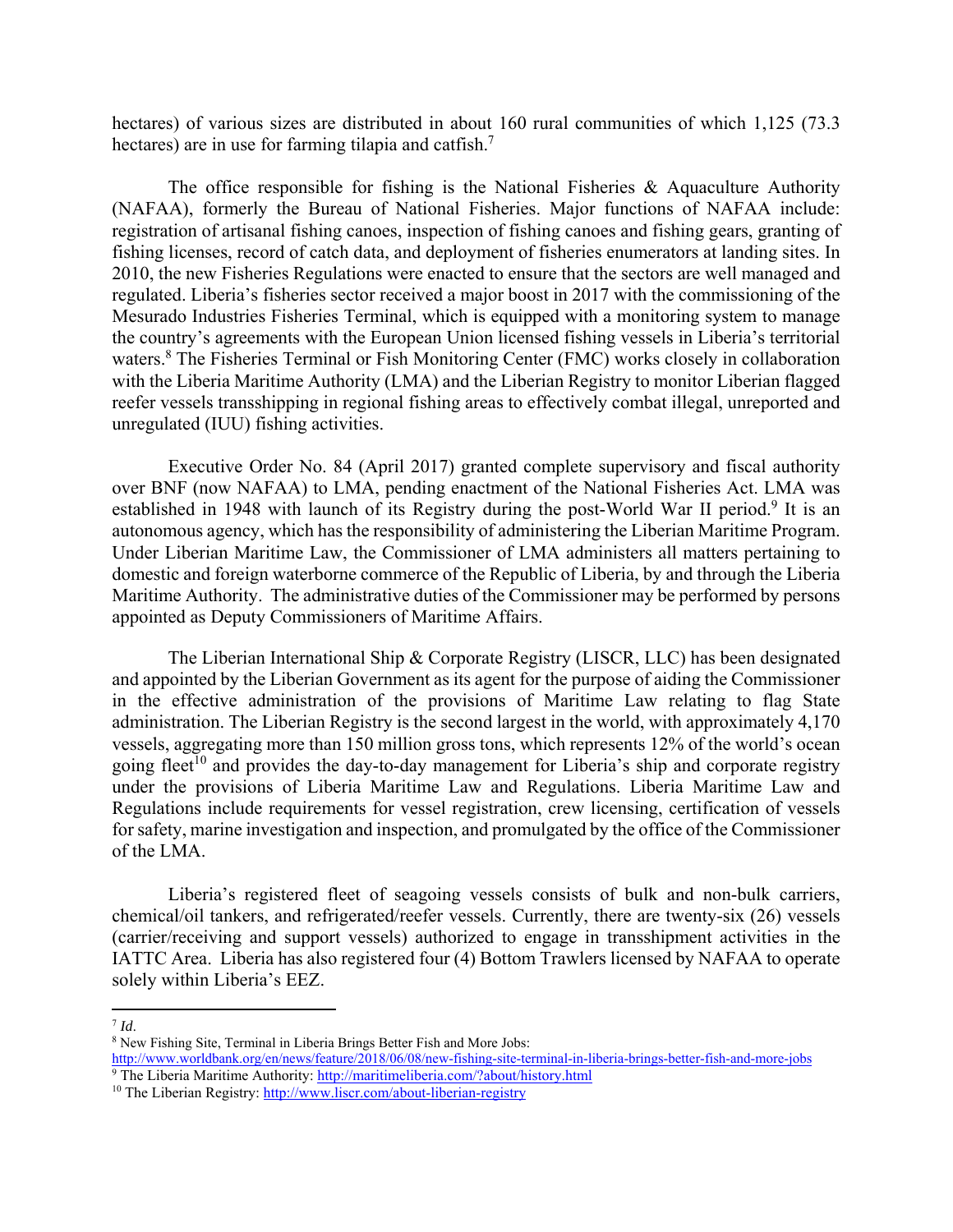# **2. Tabular Annual (2017) Fisheries Information**

In 2017, there were approximately twenty-six (26) vessels authorized to operate in the IATTC Convention Area; only FOUR (4) actively engaged in transshipment operations during the January-December 2017 period. Below you will find the total number (**4,148,206**) of various species transshipped by those vessels:

## **SHOTA MARU**

| <b>Species</b> | <b>Total Quantity</b> |
|----------------|-----------------------|
|                | <b>Transshipped</b>   |
|                | (KG)                  |
| <b>BET</b>     | 726,192               |
| <b>YFT</b>     | 113,599               |
| <b>SWO</b>     | 16,976                |
| <b>BUM</b>     | 4,831                 |
| <b>STR</b>     | 11,734                |
| <b>ALB</b>     | 10,123                |
| <b>OPA</b>     | 5,046                 |
| OIL            | 11,392                |
| <b>OTH</b>     | 4,647                 |
|                |                       |
| <b>TOTAL</b>   | 904,540               |

# **TAIHO MARU**

| <b>Species</b> | <b>Total Quantity</b> |
|----------------|-----------------------|
|                | <b>Transshipped</b>   |
|                | (KG)                  |
| <b>BET</b>     | 1,779,773             |
| <b>YFT</b>     | 233,176               |
| <b>SWO</b>     | 431,386               |
| <b>BUM</b>     | 27,547                |
| <b>STR</b>     | 13,790                |
| <b>ALB</b>     | 20,422                |
| OTH            | 137,618               |
|                |                       |
| <b>TOTAL</b>   | 2,643,712             |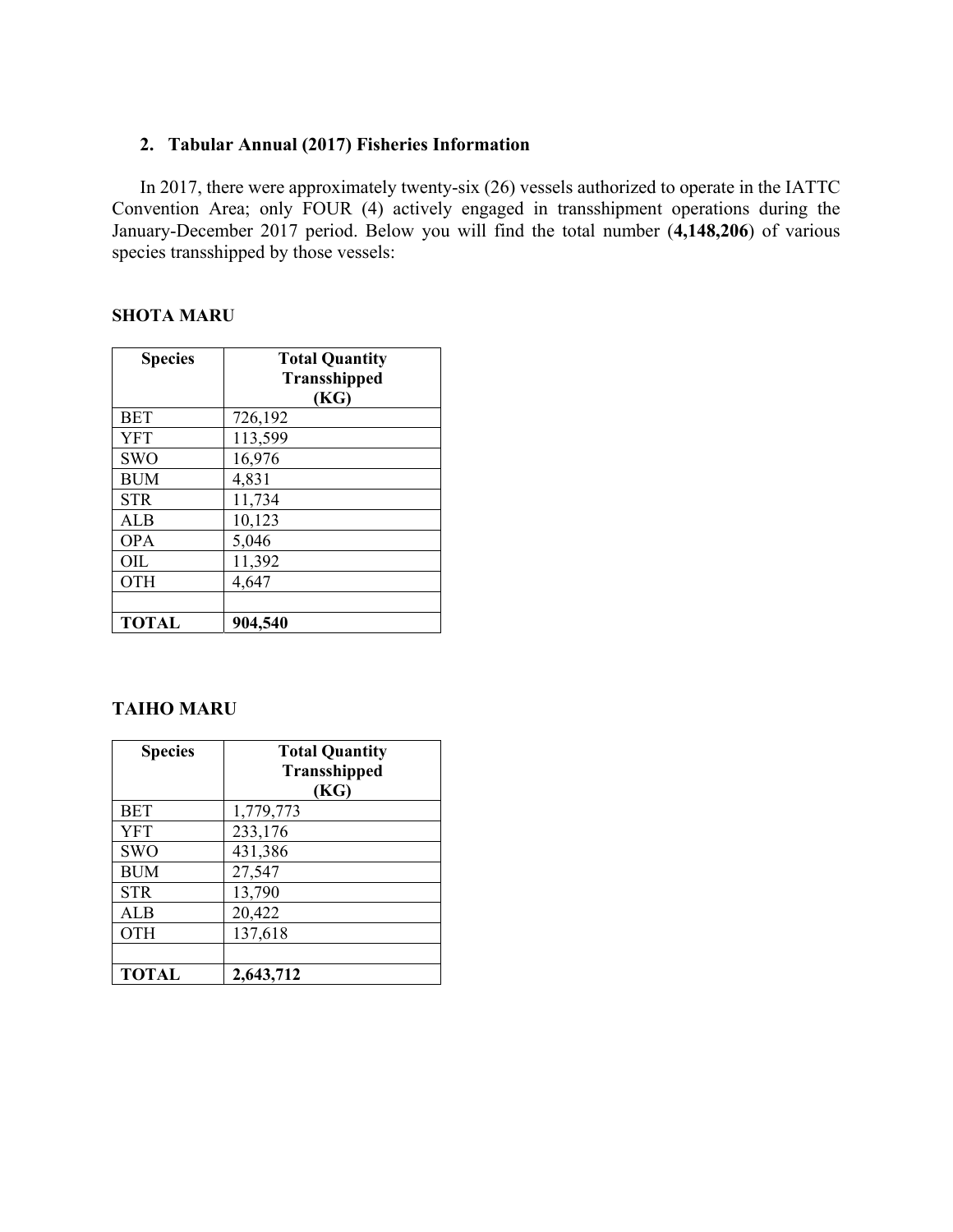# **TENHO MARU**

| <b>Species</b> | <b>Total Quantity</b> |
|----------------|-----------------------|
|                | <b>Transshipped</b>   |
|                | (KG)                  |
| <b>BET</b>     | 476,583               |
| <b>YFT</b>     | 40,667                |
| <b>SWO</b>     | 40,524                |
| <b>STR</b>     | 2,941                 |
| ALB            | 4,461                 |
|                |                       |
| <b>TOTAL</b>   | 565,176               |

### **VICTORIA II**

| <b>Species</b> | <b>Total Quantity</b><br><b>Transshipped</b><br>(KG) |
|----------------|------------------------------------------------------|
| <b>YFT</b>     | 5,000                                                |
| <b>STR</b>     | 200                                                  |
| <b>BUM</b>     | 2,000                                                |
| ALB            | 1,800                                                |
| OIL            | 24,205                                               |
| <b>OTH</b>     | 1,573                                                |
|                |                                                      |
| <b>TOTAL</b>   | 34,778                                               |

### **3. Background**

Liberia is a Cooperating Non-member (CNM) of the IATTC and there are presently twenty-six (26) Liberian flagged vessels registered on the IATTC Record of Fishing Vessels.

### **4. Comments on Possible Infractions Notified by the Observers for Carrier Vessels**

### a. TENHO MARU (Trip 292) - Resolution Affected: Res. C-12-07 (Annex III, p.9c)

The Observer's Report notes that "the food for the Observer was not the same quality or content as the other Officer's". According to the vessel's Operator, there were Filipino and Japanese crew onboard; the Master gave the Observer the option of selecting either Filipino or Japanese cuisine. There was no deliberate act on the Master's part to deny the Observer of similar quality of food as vessel's crew.

The Flag Administration has reminded the Master and crew to provide Observers with adequate accommodations, including food and suitable sanitary facilities, equivalent to those of officers onboard pursuant to Res. C-12-07, Annex III. Moreover, the vessel has a valid Maritime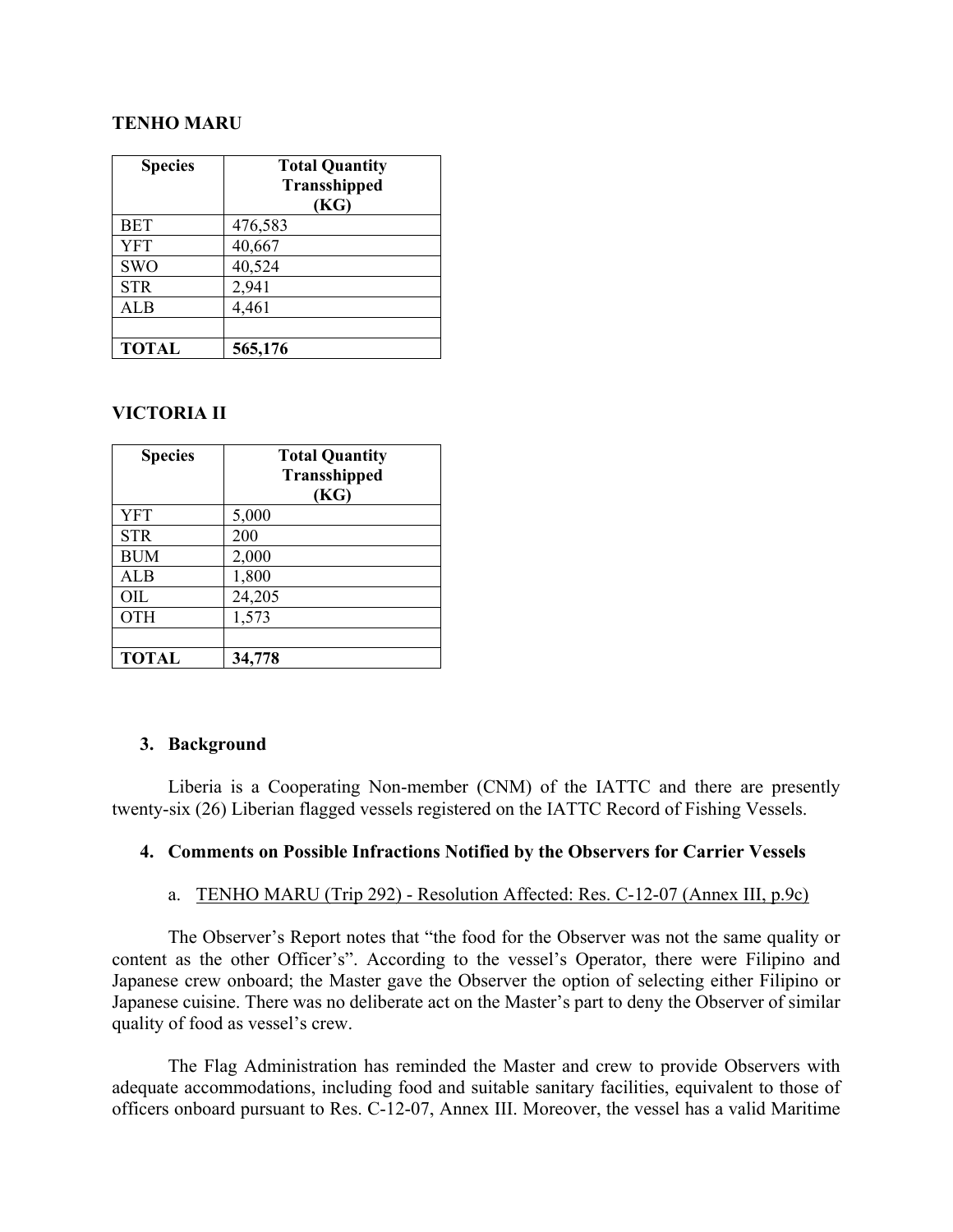Labor Convention Certificate, issued by the Classification Society, which inspected the vessel to ensure the vessel's compliance with Regulation 3.2 (*Food and Catering*) of MLC 2006.

## b. SHOTA MARU (Trip 307) - Resolution Affected: Res. C-12-07 (Annex III, p.9e)

The Report notes that "the only problem encountered onboard was that the transshipment schedules were not always issued to the Observer." The Master of the vessel provided a statement which controverts that Observer's claim. The Master maintains that the schedules and declarations were provided to the Observer and vessel's Superintendent (who was onboard during said trip).

The Flag Administration has reiterated to all vessel Masters that Observers shall be allowed access to vessels' personnel, equipment, and transshipment related documents, pursuant to the Res. C-12-07, Annex III.

# c. TAIHO MARU (Trip 311) - Resolution Affected: Res. C-04-05 (Para 4.d.ii)

The Report notes that "on 12/02/18, a crewmember threw a large bundle of plastic sheeting over the ship's rail into the ocean." The Company thoroughly investigated the incident and found wrongdoing. The responsible crew member was reprimanded and the Company carried out training in order to familiarize the crew with garbage management, including, but not limited to methods of handling garbage onboard, recycling arrangements, posting of placards, and recording of entries into the log books.

The Liberian Administration is a Party to the International Convention for the Prevention of Pollution from Ships (MARPOL) and takes pollution of the marine environment very seriously. The Administration works diligently to ensure that their flagged vessels comply with MARPOL regulations.

# **5. Onshore Developments**

On December 9, 2015, Liberia and the European Union (EU) signed a 5-year Sustainable Fisheries Partnership Agreement (SFPA) and associated protocol, which set out fishing opportunities for EU vessels in Liberian territorial waters. The SFPA further expands the EU's network of tuna fisheries agreements in West Africa. The related protocol offers opportunities to 28 purse seiners and 6 surface longline vessels to fish for tuna and tuna-like species in waters under Liberia's jurisdiction, based on a reference tonnage of 6,500 tons. In return, the EU will pay Liberia an average annual compensation of 650,000 Euros, out of which 50% is earmarked to support the fisheries policy of Liberia, including but not limited to reinforcing its fisheries monitoring, control and surveillance capacity.<sup>11</sup>

Currently, Liberia is collaborating with Sierra Leone to implement a sub-project created by the EAF-Nansen project to develop a sector specific management plan for the artisanal fisheries

 <sup>11</sup> Sustainable Fisheries Partnership Agreement between the EU and the Republic of Liberia (Dec. 12, 2015): http://eur-lex.europa.eu/legal-content/EN/TXT/PDF/?uri=CELEX:22015A1212(01)&from=EN